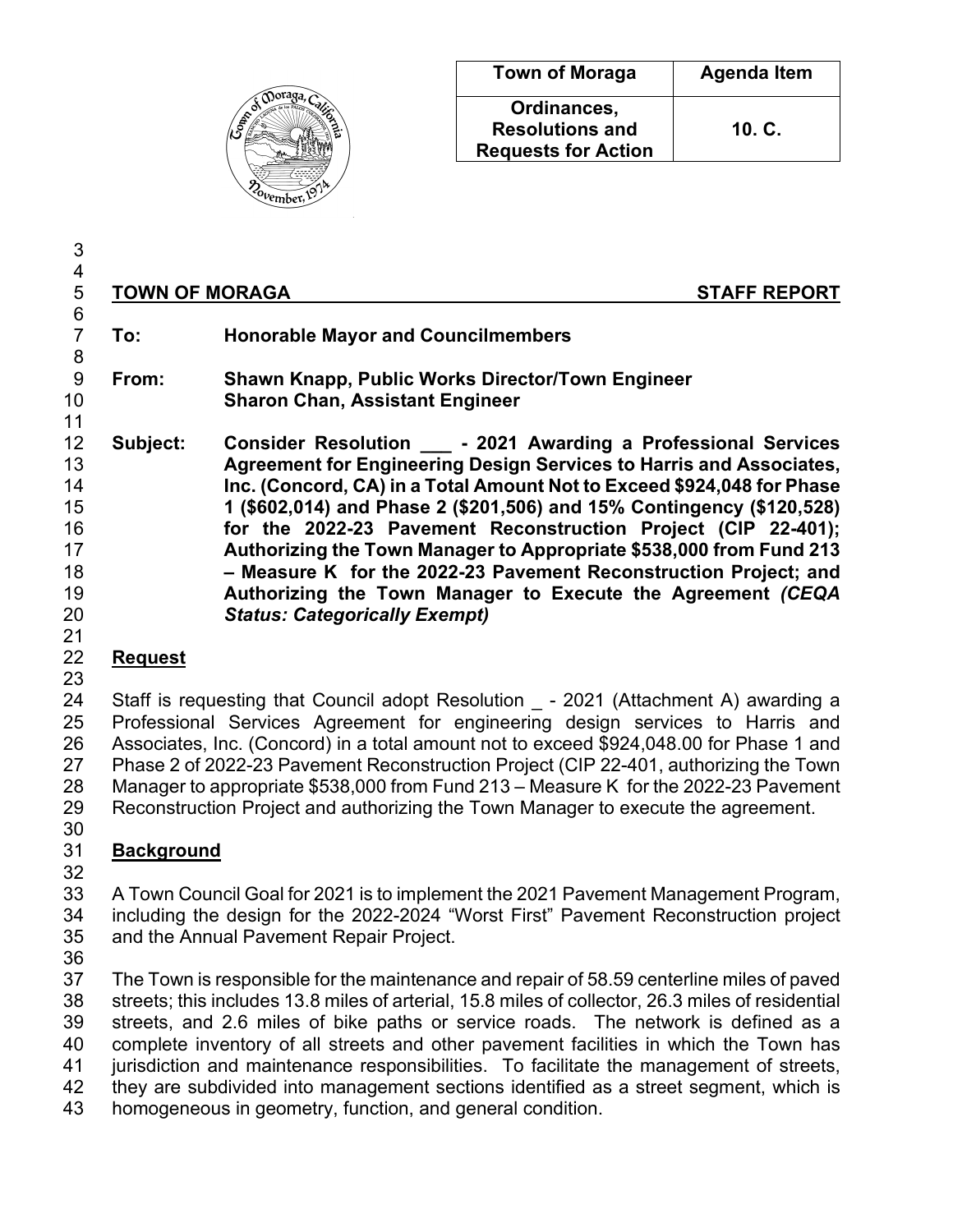$\frac{1}{2}$  A typical street has a lifecycle of 25 to 30 years and deteriorates by 35% - 40% in its first 10 to 12 years. Agencies often focus on streets after they have reached that level, but that is not always the wisest approach. Getting the best bang for your (often limited) buck depends on choosing the right roads to treat at the right stage of life: A "best value first" approach instead of "Worst First." For example, rehabilitating one street could cost the same as applying preventive treatment to four or more streets, which might offer a better long-term value.

9

10 StreetSaver is designed with a more cost-effective "Best-First" and "Balanced" approach.

11 The Town has followed this balanced approach to achieve significant improvements in 12 network PCI. The reasoning behind this philosophy is that it is better to maintain streets 13 with lower-cost, preventative maintenance treatments, such as slurry seals, chip seals, 14 and crack sealing, and extend their life cycle before the street condition deteriorates to a and crack sealing, and extend their life cycle before the street condition deteriorates to a 15 state where it requires more costly rehabilitation and reconstruction.

16

 Generally, paved streets spend about three-quarters of their lifecycle in "Fair" to "Good" condition, where the street shows little sign of deterioration and has a high service level. After this time, the street condition begins to deteriorate at a rapid rate and, if not maintained properly, soon reaches a condition where it will require costly overlays and reconstructions. 22

 Cost-wise the Town is able to rehabilitate up to 16 streets in Good condition range compared to only repairing one street in Very Poor condition. The following table illustrates the significant cost increase for pavement rehabilitation when the streets deteriorate into the next Pavement Condition Category.

27

29

### 28 *General Pavement Rehabilitation Costs Per Pavement Condition Category*

| <b>Pavement</b><br><b>Condition Index</b><br>(PCI) | <b>Pavement</b><br><b>Condition</b><br>Category | <b>Recommended</b><br><b>Treatment</b> | <b>Treatment</b><br>Cost $($/$<br><b>Square Yard)</b> | <b>Ratio Streets</b><br><b>Completed</b> |  |
|----------------------------------------------------|-------------------------------------------------|----------------------------------------|-------------------------------------------------------|------------------------------------------|--|
| Greater Than 70                                    | Excellent/Good                                  | <b>Surface Seal</b>                    | $$7 - $8$$                                            | 12-16 streets                            |  |
| 50 to 70                                           | Fair                                            | Rubberize<br>Cape/Surface Seal         | $$16.50 - $26$                                        | 4 to 8 streets                           |  |
| 25 to 50                                           | Poor                                            | Mill and Overlay                       | $$49 - $59$                                           | 2 to 3 streets                           |  |
| Below 25                                           | Very Poor                                       | Reconstruction<br>(FDR)                | $$86 - 125$                                           | 1 street                                 |  |

30

 While the "Best-First" and "Balanced" pavement strategies have serviced the Town's street network well these past years, it has left a very limited number of residents who reside on the remaining Very Poor (3.2%) and Poor (10.4%) streets. These residents have been watching significant amounts of neighboring streets be repaired and are likely questioning when their street will be repaired. Without Council direction in April 2021 to change to a "Worst-First" approach in 2022 and 2023, many of the Poor and Very Poor streets would not be repaved in the foreseeable future. The April 22, 2020 staff report on Pavement Management which further outlines this strategy, is included as (Attachment 39 B). 40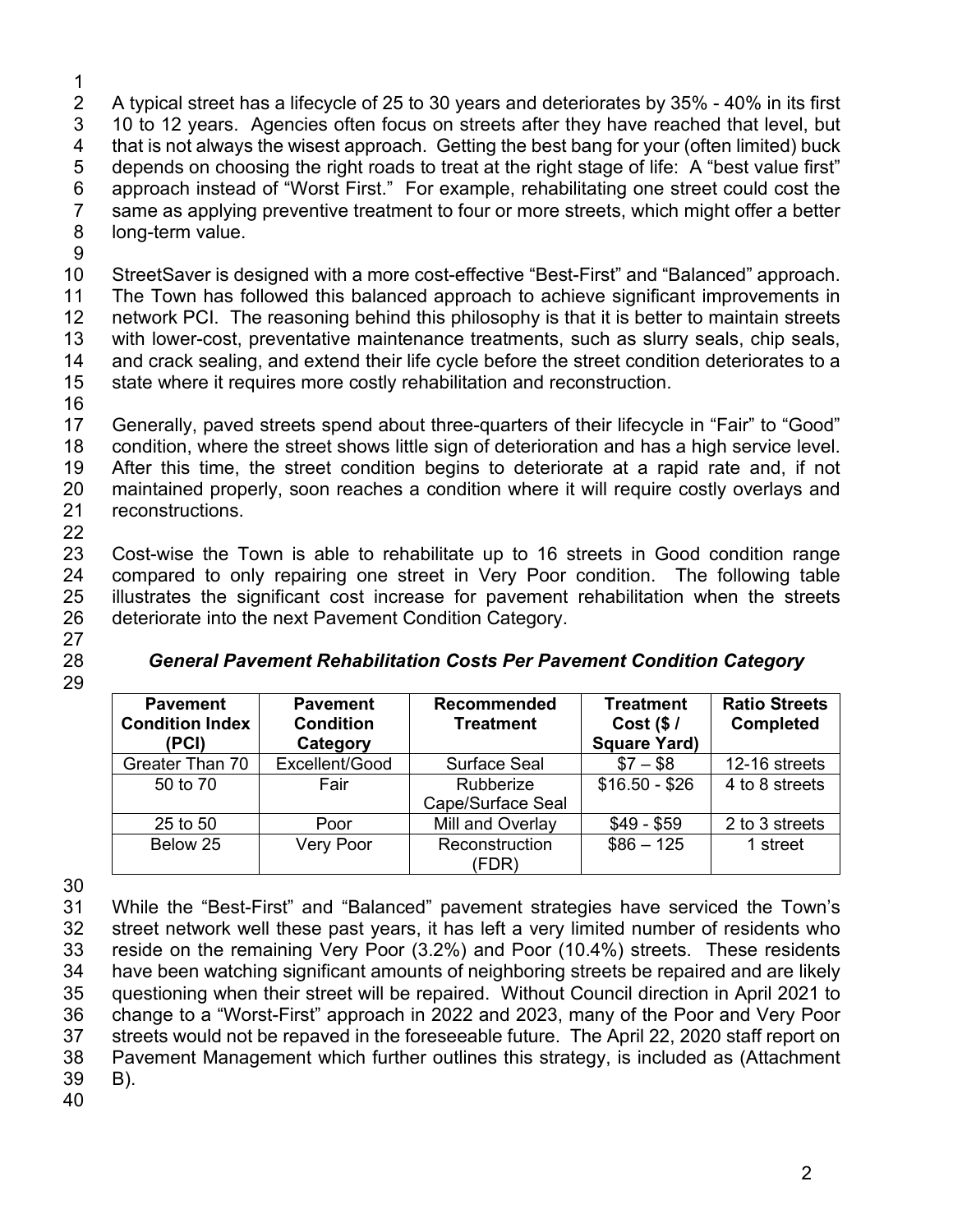## **Discussion**

*Request for Proposals and Qualifications (RFP/Q)*

 Following the direction provided by Town Council, staff proceeded to develop the Request for Proposal/Qualification (RFP/Q) (Attachment C) to include the following scope: 6<br>7

- 1. Research and Data Review The consultant shall gather and review any available information, reports, data, as-built, and record drawings from the Town and various related utilities. Information gathered will be used as the basis of the Pavement Design Report.
- 
- 2. Site Investigation and Surveys The consultant will perform all necessary field 13 investigations to assess the existing conditions at the various street segments.<br>14 The information gathered will be used as the basis of the Pavement Design Report The information gathered will be used as the basis of the Pavement Design Report

and Plans, Specification, and Estimate.

- 3. Pavement Design Report (Report) – The Consultant shall prepare a comprehensive Report for pavement rehabilitation options for both phases to identify which street segments will be included in each of the two phases. The consultant will perform all necessary field investigations and surveys to assess the existing condition of each street segment to gather the necessary information to support the basis of the Report. In addition, the Report shall provide concurrence 23 regarding the streets to be addressed, priorities, probably cost estimates, and<br>24 other information to support the preparation of the plans, specification, and other information to support the preparation of the plans, specification, and estimate package for each phase and ultimately construction of cost-effective, high quality streets and associated infrastructure.
- 4. Utility and Public Coordination (Coordination) – The consultant shall coordinate with various utility companies to relocate and incorporate changes into the project construction documents. The consultant shall also collaborate with the community and local stakeholders to ensure comments are addressed in the project documents.
- 5. Plans, Specification, and Estimate (PS&E) The PS&E packages shall include street segments appropriately identified in the Report. The 2022 Pavement Reconstruction Project (Phase 1 PS&E bid package) is due to the Town for construction advertisement by April 2022; and the 2023 Pavement Reconstruction Project (Phase 2 PS&E bid package) is due to the Town for advertisement by February 2023.
- 6. Construction Support The consultant shall assist the Town during the bid process, which includes drafting addenda, answering technical questions from contractors, attending meetings, preparing confirmed and as-built construction documents, and providing assistance to technical issues during construction.
- Pursuant to the Town's Purchasing Policy and Moraga Municipal Code section 3.04.060, the RFP/Q for engineering design services for the 2022-23 Pavement Reconstruction Project was advertised on July 20, 2021. The Town received proposals from five firms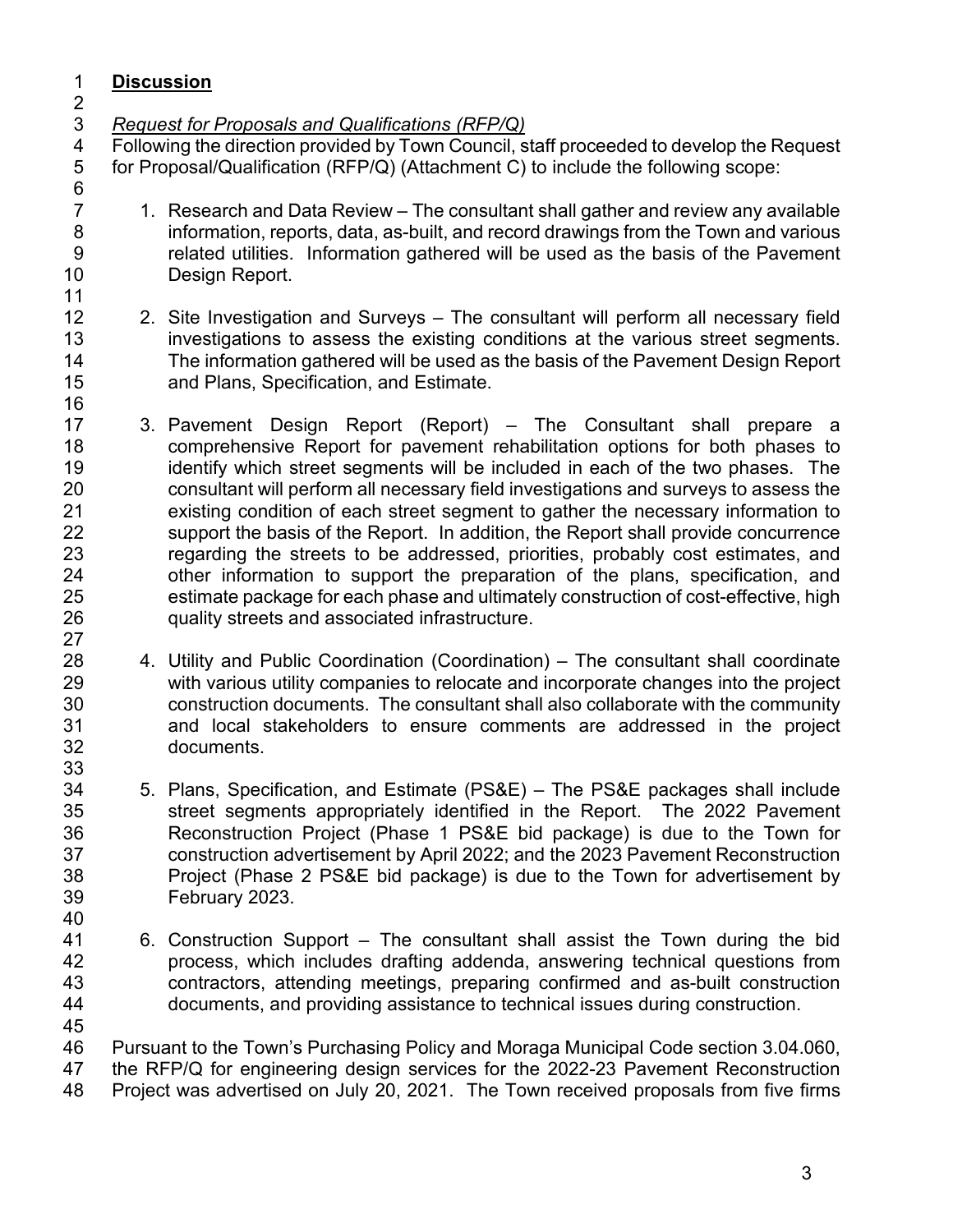for consideration by the August 19, 2021 deadline. Town engineering staff carefully and

 independently reviewed each firm's qualifications and technical proposals. Each firm was ranked based on the following pre-selected criteria included in the RFP/Q:

- Completeness of Response (Pass/Fail)
- Qualification and Specific Experience of Key Team Members (25 Points)
- Project Understanding and Approach (25 Points)
- Experience with Similar Types of Projects (25 Points)
- 8 Schedule and Capacity to Provide Qualified Personnel (10 Points)
- 9 References/Satisfaction of Previous Clients (15 Points)
- 

 Staff developed a short list of the top four written technical proposals using the above RFP evaluation criteria. On October 12, 2021, the four firms were invited to an oral presentation and interview with Town staff. The ranking of the four firms follows, with the top three firms scoring relatively close to one another.

- 15 1. Wood Rodgers
- 2. Harris and Associates
- 3. HDR/ WRECO
- 4. Wilsey Ham
- The next step in the evaluation process was the consideration of costs. Town staff reviewed proposed costs beginning with the highest ranked company, Wood Rodgers, whose proposed cost for the project far exceeded the budgeted amount for design services. Negotiations with Wood Rodgers were unsuccessful in lowering their proposal costs to match the allocated budget. Town staff then began cost negotiations with Harris and Associates (Harris), the second ranked firm, and was successful in reaching an agreed cost to provide the necessary services for the design of the Project.
- 

## *Harris and Associates Proposal*

 Harris is a full-service consulting engineering firm located in Concord, CA, specializing in providing a wide range of technical civil engineering services related to the Project. Harris has successfully performed on past projects with the Town, including construction management for the Canyon Road Bridge Project; the 2013 Pavement Repair, and 2015 Pavement Reconstruction; and the civil engineering design for the 2018 Joint Town of Moraga/City of Orinda Annual Pavement Rehabilitation projects. Harris understands the Town has limited staffing and funding resources and needs a consultant who can provide a complete civil engineering design for pavement rehabilitation, control costs, and expedite delivery.

 Harris has assembled a team with a vast amount of experience completing pavement design projects for various agencies. The Harris's Team consists of the following subconsultants: LCC Engineering & Surveying, Inc. (Topographic Surveying); Miller Pacific Engineering Group (Pavement Testing and Analysis); and Subtronic (Utility Locating and Potholing). Harris, in their Proposal, listed almost 90 civil engineering projects where they teamed up with 1, 2, or all 3 of the above listed subconsultants.

 Harris's key staff include Kourish Iranpour, PE, QSD, Project Manager with 33 years of civil engineering experience and Zaheer Shaikh, PE, PMP, Engineer in Responsible Charge, with 17 years of civil engineering experience. Both Mr. Iranpour and Mr. Shaikh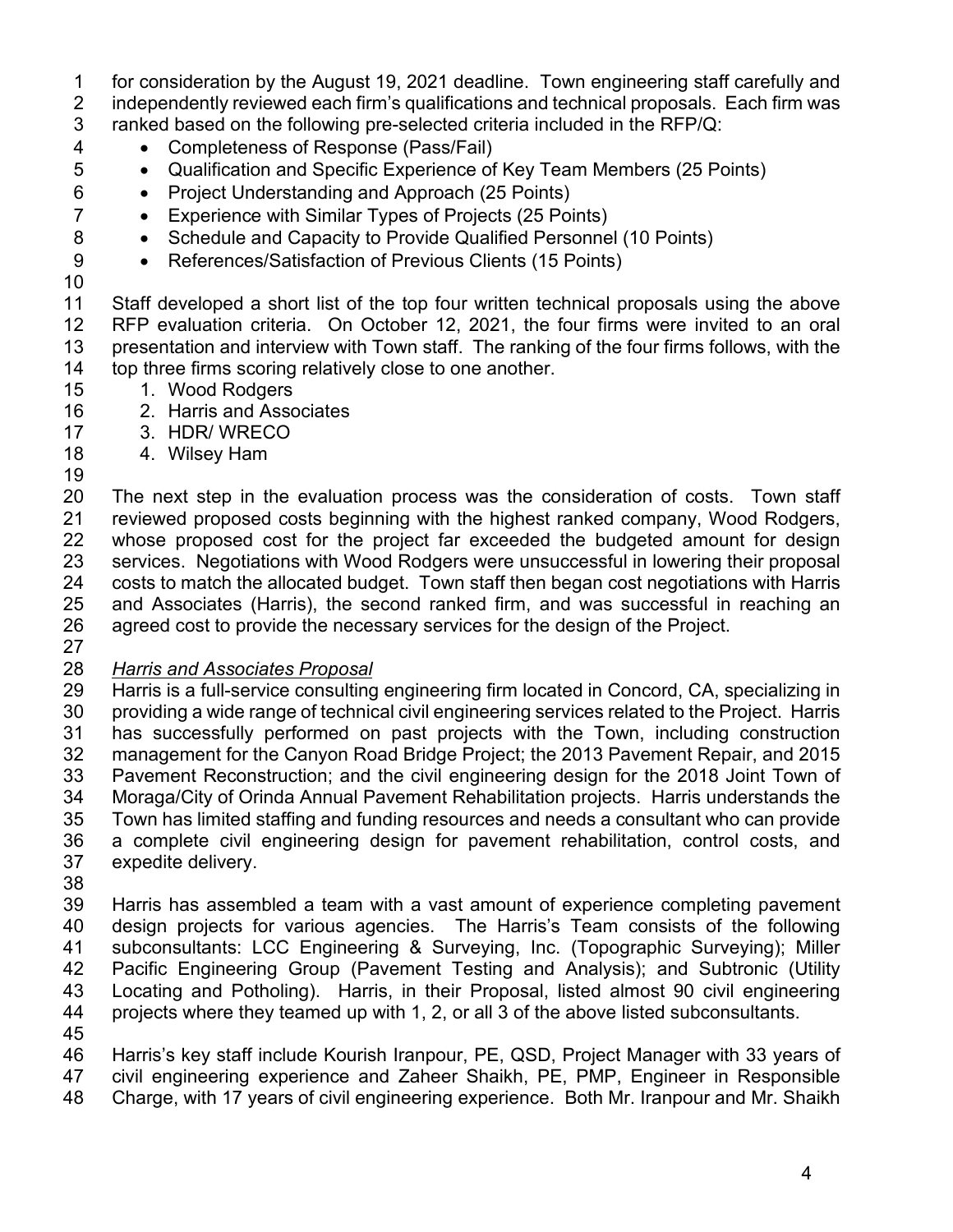have worked on numerous pavement rehabilitation projects as documented in their Proposal.

 In Harris' proposal, the technical project scope (Attachment D) provides the needed services to develop an innovative design to address the pavement issues in the Town on streets with a PCI of under 50 within the limited budget. The proposal is complete and acceptable. Harris' total negotiated cost proposal (Attachment E) is \$803,520 for Phase 1 (\$602,014) and Phase 2 (\$201,506). The cost proposal was analyzed by staff, compared against ten present and recent engineering design service contracts. Furthermore, the Harris average hourly rates for key consultant positions (Firm Principal, Program Manager, Project Engineer, Design Engineer) were equal to the average rate of ten other contracts combined, thus deeming the cost proposal to be competitive.

## *Project Funding*

 Funding for the design services for the 2022-23 Pavement Reconstruction Project is included in the approved FY 2021/22 budget in the total amount of \$940,000 with \$240,000 in FY 2021/22, \$610,000 in FY 2022/23 and \$60,000 in FY 2023/24. By awarding the contract, the budget will be amended to advance all funding in upcoming fiscal years (FY 2022/23 and FY 2023/24) to the current FY 2021/22. Since construction is not expected to occur in the current fiscal year, approved funding for all construction related activities in FY2021/22 will be transferred to design. The FY 2021/22 Project funding shortfall of \$538,000 is recommended to be funded with the available Measure K fund balance. The \$8 million total project cost is not projected to change. 

## **CEQA**

 Design work is categorically exempt from the California Environmental Quality Act (CEQA) per §15306. CEQA analysis for the construction of the Project will be conducted as part of the scope of services under the design contract.

## **Fiscal Impact**

 The Fiscal Year (FY) 2021/22 Capital Improvement Program Budget includes \$486,000 for the 2022-23 Pavement Reconstruction Project. Additional funding for design work was also projected for fiscal years 2022/23 and 2023/24. As the design contract is being awarded in FY 2021/22, \$538,000 in funding from Fund 213 – Measure K will be appropriated to increase the FY 2021/22 project funding to \$974,000. The total projected project funding of \$8,060,000 remains unchanged. The Fund 213 – Measure K projected year end fund balance as of June 30, 2022, of \$1,760,210 will be reduced by \$538,000 to \$1,222,210.

### **Alternatives**

- 
- 1. Adopt Resolution \_\_\_ 2021; or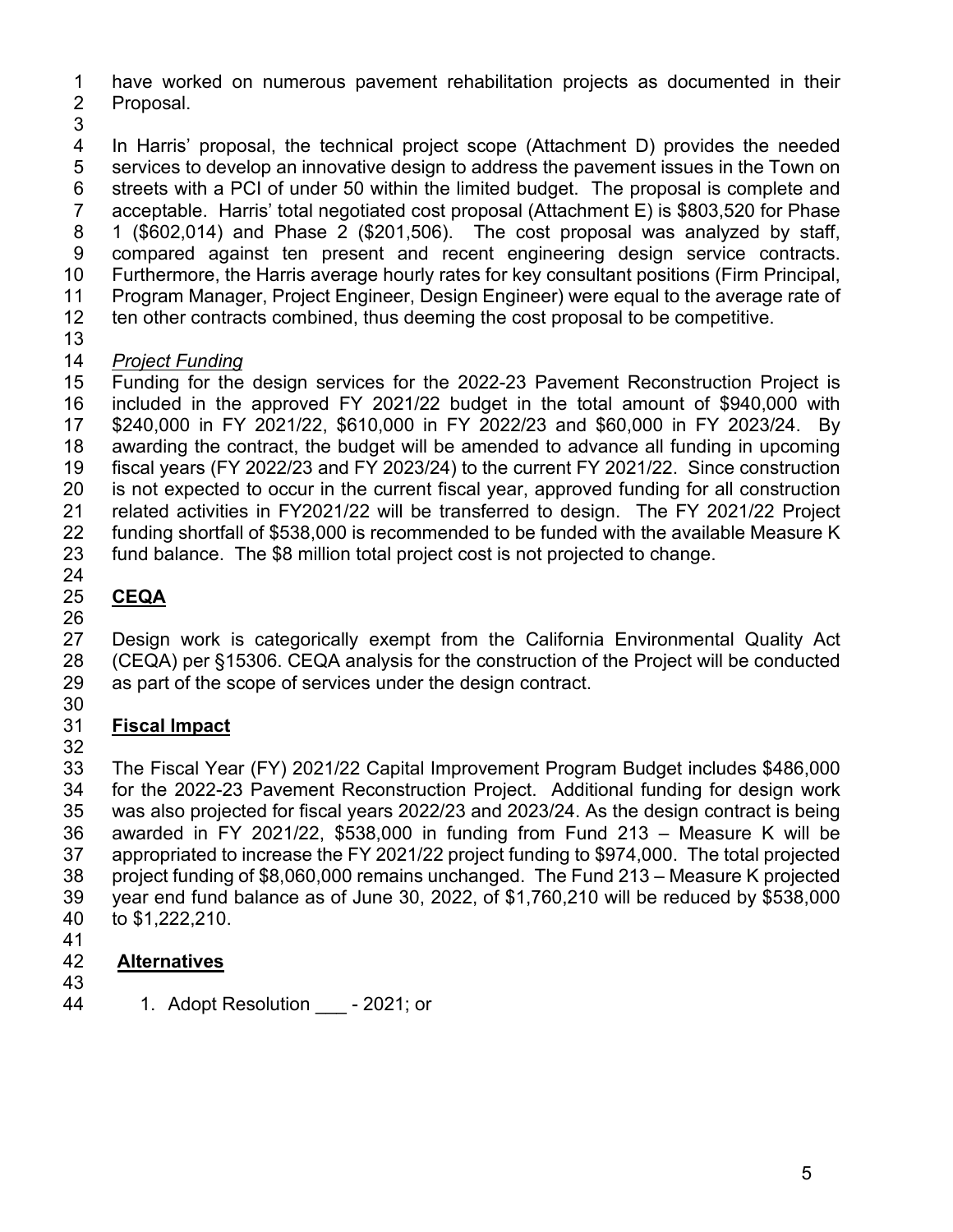- 1 2. Adopt the Resolution \_\_ 2021 with modifications; or<br>2 3. Not adopt attached Resolution 2021 and provide
	- 3. Not adopt attached Resolution 2021 and provide direction to staff.

#### 3<br>4 **Recommendations**

6 Adopt Resolution - 2021 to:

- Award a Professional Services Agreement for Engineering Design Services to 8 Harris and Associates, Inc. in a Total Amount Not to Exceed \$924,048 for the 2022- 9 23 Pavement Reconstruction Project; and
- 10 Authorize the Town Manager to Appropriate \$538,000 from Fund 213 Measure K for the 2022-23 Pavement Reconstruction Project; and
- 12 Authorize the Town Manager to Execute the Agreement.

### **Report reviewed by: Cynthia Battenberg, Town Manager Denise Bazzano, Assistant Town Attorney**

## **Attachments:**

- 19 **A.** Consider Resolution \_\_\_ 2021 Awarding a Professional Services Agreement for<br>20 **A. Congineering Design Services to Harris and Associates, Inc. (Concord) in a Total** Engineering Design Services to Harris and Associates, Inc. (Concord) in a Total Amount Not to Exceed \$924,048 for Phase 1 (\$602,014) and Phase 2 (\$201,506) and 15% Contingency (\$120,528) for the 2022-23 Pavement Reconstruction Project (CIP 22-401); and Authorizing the Town Manager to Appropriate \$538,000 from Fund 213 – Measure K for the 2022-23 Pavement Reconstruction Project; and Authorizing the [Town Manager to Execute the Agreement \(CEQA Status:](https://www.moraga.ca.us/DocumentCenter/View/6355/Att-B---2020-Pavement-Management-SR-and-Pres) Categorically Exempt)
- **B.** [2020 Pavement Management Staff Report and Presentation Link](https://www.moraga.ca.us/DocumentCenter/View/6355/Att-B---2020-Pavement-Management-SR-and-Pres)
- **C.** [Request for Proposals and Qualifications \(RFP/Q\) for Engineering Design](https://www.moraga.ca.us/DocumentCenter/View/6356/Att-C---RFPQ) [Services for the 2022 - 23 Pavement Reconstruction Project](https://www.moraga.ca.us/DocumentCenter/View/6356/Att-C---RFPQ) Link
- **D.** [Harris and Associates' Engineering Design Services 2022-23 Pavement](https://www.moraga.ca.us/DocumentCenter/View/6357/Att-D---H-and-A-Proposal) [Reconstruction Project Proposal](https://www.moraga.ca.us/DocumentCenter/View/6357/Att-D---H-and-A-Proposal) Link
- **E.** Harris and Associates' 2022-23 Pavement Reconstruction on Project Cost Proposal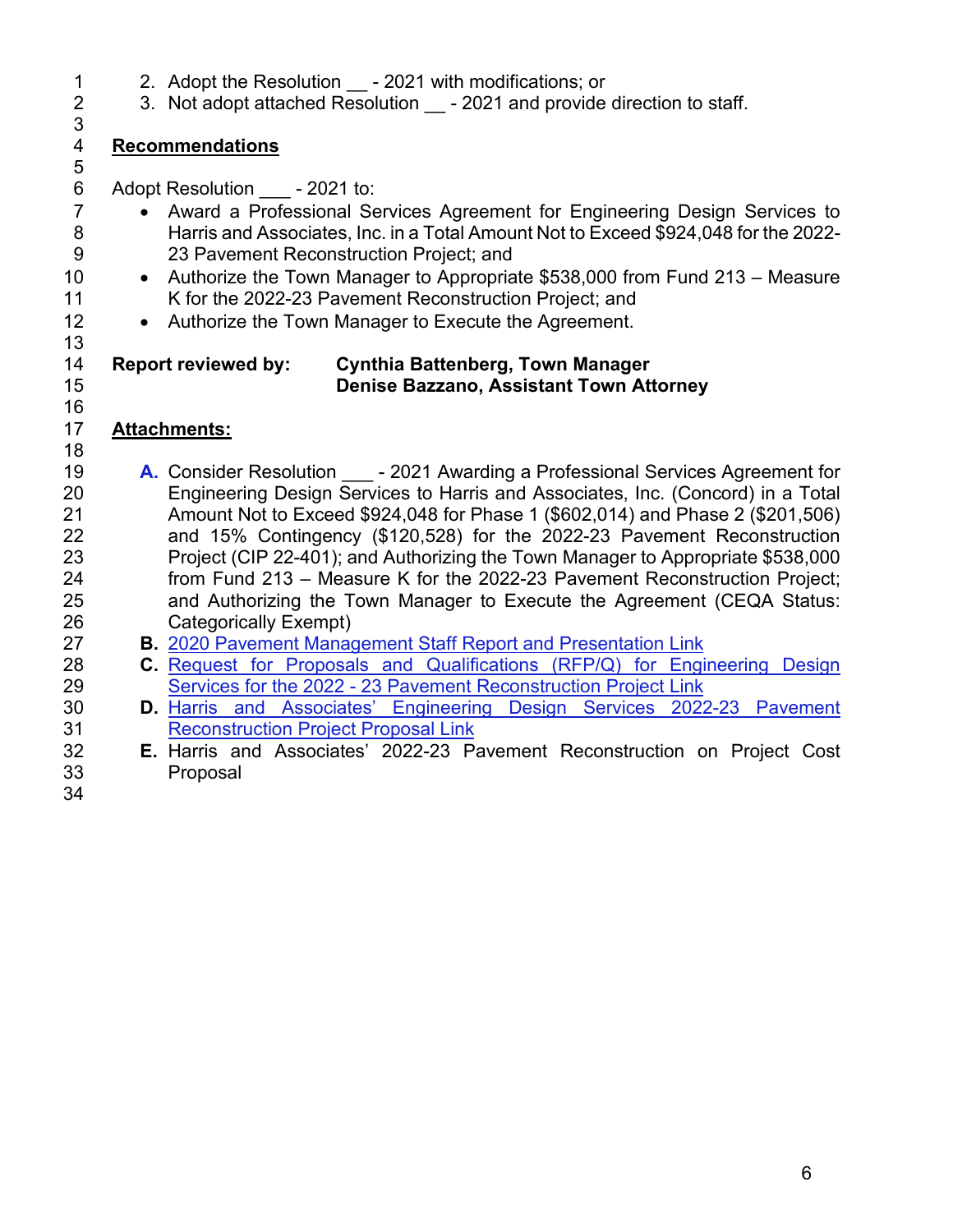## ATTACHMENT A

Resolution \_\_\_\_ - 2021 Awarding a Professional Services Agreement for Engineering Design Services to Harris and Associates, Inc. (Concord) in a Total Amount Not to Exceed \$924,048 for Phase 1 (\$602,014) and Phase 2 (\$201,506) and 15% Contingency (\$120,528) for the 2022 - 23 Pavement Reconstruction Project (CIP 22-401); and Authorizing the Town Manager to Execute the Agreement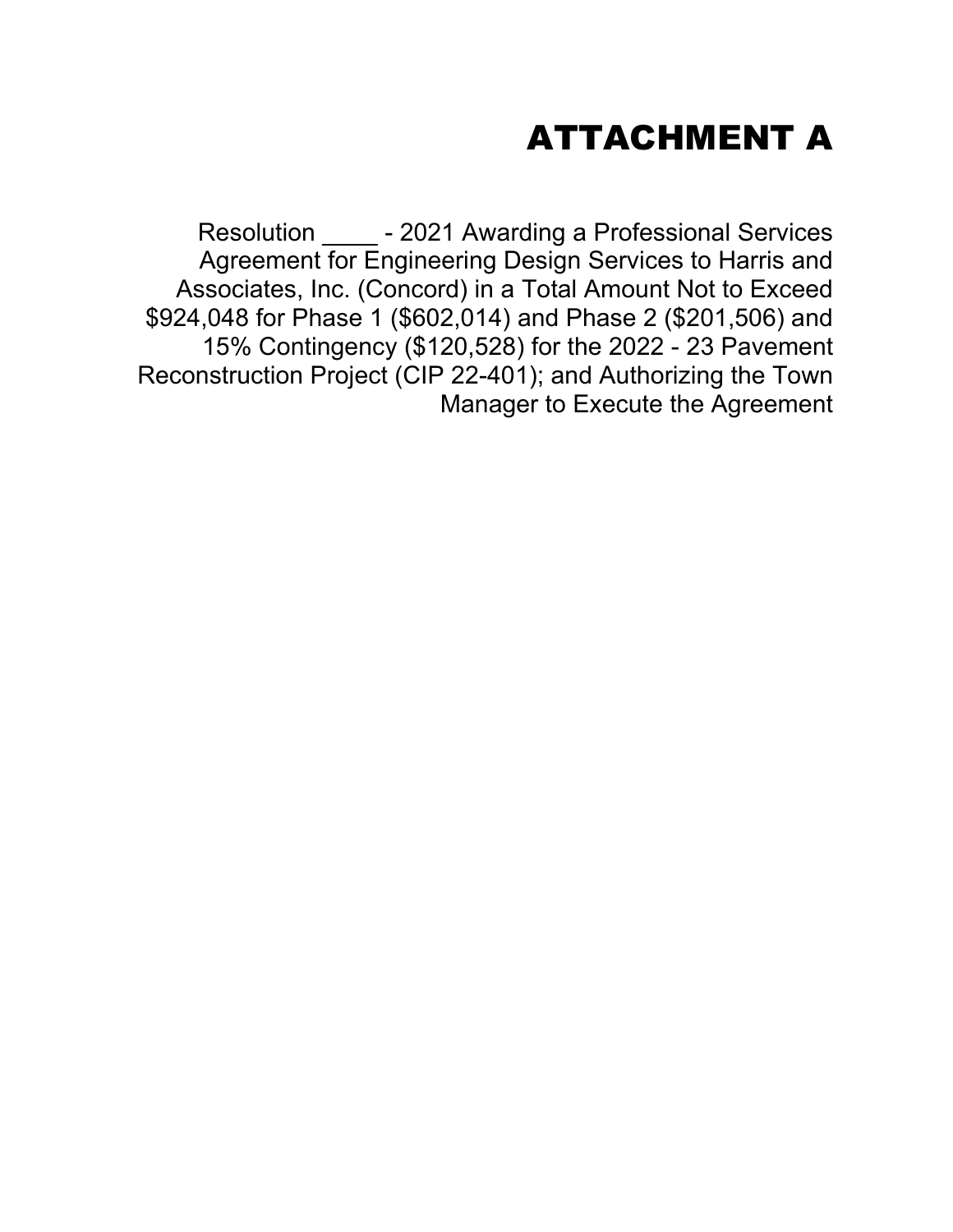In the Matter of:

Awarding a Professional Services Agreement Engineering Design Services to Harris and Associates, Inc. (Concord) ) in a Total Amount Not to Exceed \$924,048 for Phase 1 (\$602,014) and Phase 2 (\$201,506) and 15% Contingency (\$120,528) for the 2022-23 Pavement Reconstruction Project (CIP 22-401); and Authorizing the Town Manager to Appropriate \$538,000 from Fund 213 – Measure K for the 2022-23 Pavement Reconstruction Project and Execute the Agreement *(CEQA Status: Categorically Exempt)* ) ) ) ) ) ) ) ) ) )  $\mathcal{Y}$ ) )

 $\overline{\phantom{a}}$  , and the set of the set of the set of the set of the set of the set of the set of the set of the set of the set of the set of the set of the set of the set of the set of the set of the set of the set of the s

Resolution No. \_\_\_ - 2021

**WHEREAS**, in accordance with the Town's Purchasing Policy and Moraga Municipal Code section 3.04.060, Town staff prepared a request for proposals and qualifications ("RFP/Q") for specialized professional services to select the most qualified and experienced consultant firm to provide engineering design, environmental documentation, permit and utility coordination, project bid documents, technical bid assistance and technical construction engineering services for the 2022 and 2023 Pavement Reconstruction Project (Project); and

**WHEREAS**, the Town has included the Project in the Fiscal Year 2021/2022 Budget; and

**WHEREAS**, the Town issued the RFP/Q on July 20, 2021, for engineering design services for the Project; and

**WHEREAS**, the Town received five (5) proposals by August 19, 2021 that were independently evaluated and scored addressing, among other things, technical qualifications, ability to provide the service in a timely manner; and

**WHEREAS**, Harris and Associates (Harris) was deemed the most qualified and experienced consultant that could complete the above described services within the project budget; and

**WHEREAS**, the design services that will be provided by Harris are categorically exempt from the California Environmental Quality Act ("CEQA") pursuant to 14 CCR § 15306, as a preliminary study and other resource evaluation activities which do not result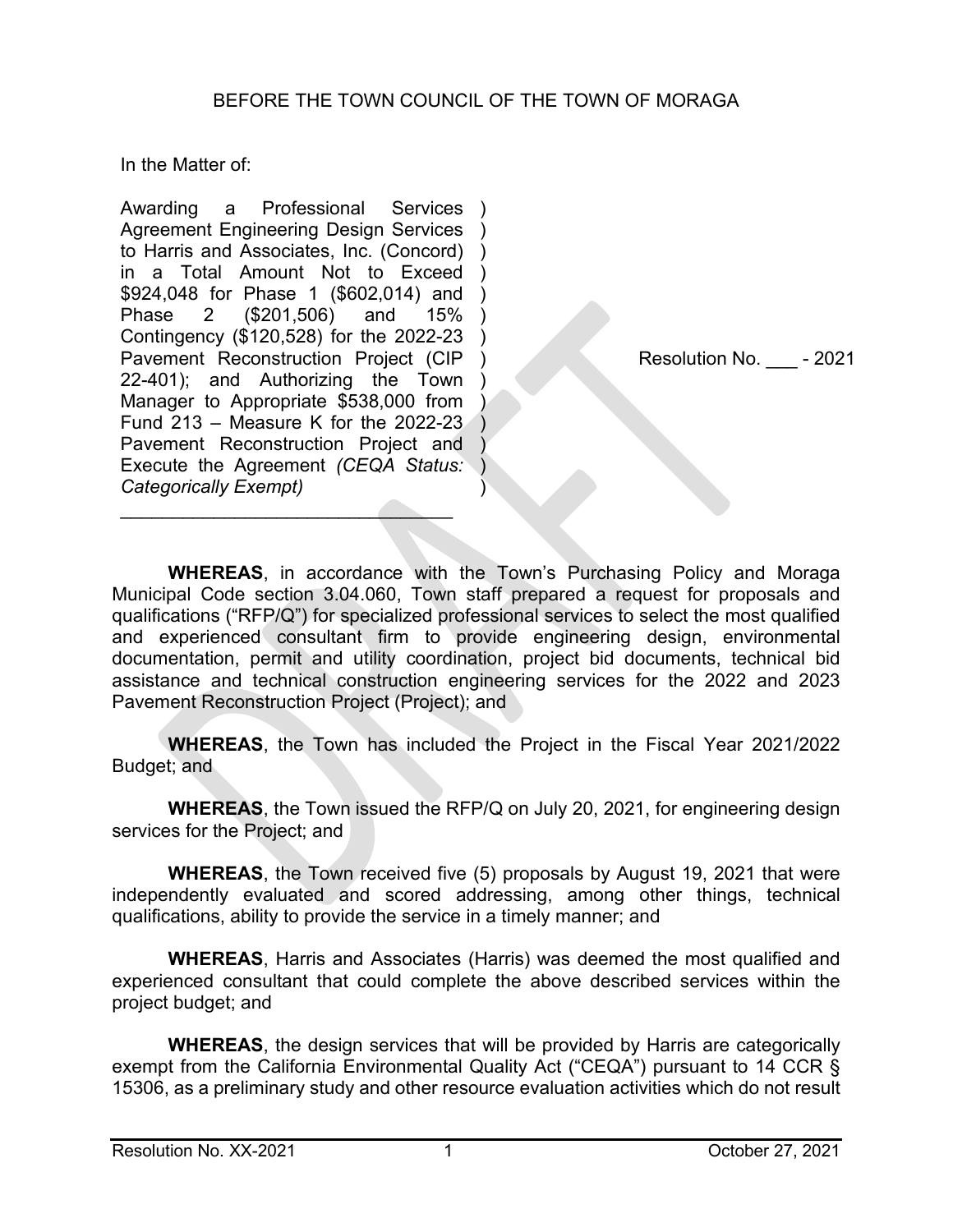in a serious or major disturbance to an environmental resource and are used strictly for information gathering purposes, or as part of a study leading to an action which a public agency has not yet approved, adopted, or funded.

**NOW, THEREFORE, BE IT RESOLVED** that the Town Council of the Town of Moraga hereby awards a Professional Services Agreement for Engineering Design Services to Harris and Associates (Concord) in a Total Amount Not to Exceed \$924,048 for Phase 1 (\$602,014) and Phase 2 (\$201,506) and 15% contingency (\$120,528) for the 2022 and 2023 Pavement Reconstruction Project (CIP 22-401); and

**BE IT FURTHER RESOLVED**, that the Town Manager is hereby authorized to appropriate \$538,000 from Fund 213 – Measure K for the 2022-23 Pavement Reconstruction Project; and

**BE IT FURTHER RESOLVED, that the Town Manager is authorized to execute** the Agreement, with minor revisions that may be approved by the Town Manager and the Town Attorney, and to execute any other necessary documents to effectuate the terms of the Agreement and amendments to the Agreement.

**PASSED AND ADOPTED** by the Town Council of the Town of Moraga at a regular meeting held on October 27, 2021 by the following vote:

**AYES: NOES: ABSTAIN: ABSENT:**

> $\mathcal{L}_\mathcal{L}$  , which is a set of the set of the set of the set of the set of the set of the set of the set of the set of the set of the set of the set of the set of the set of the set of the set of the set of the set of Mike McCluer, Mayor

Attest:

 $\mathcal{L}_\text{max}$  , we can also the contribution of  $\mathcal{L}_\text{max}$ Marty C. McInturf, Town Clerk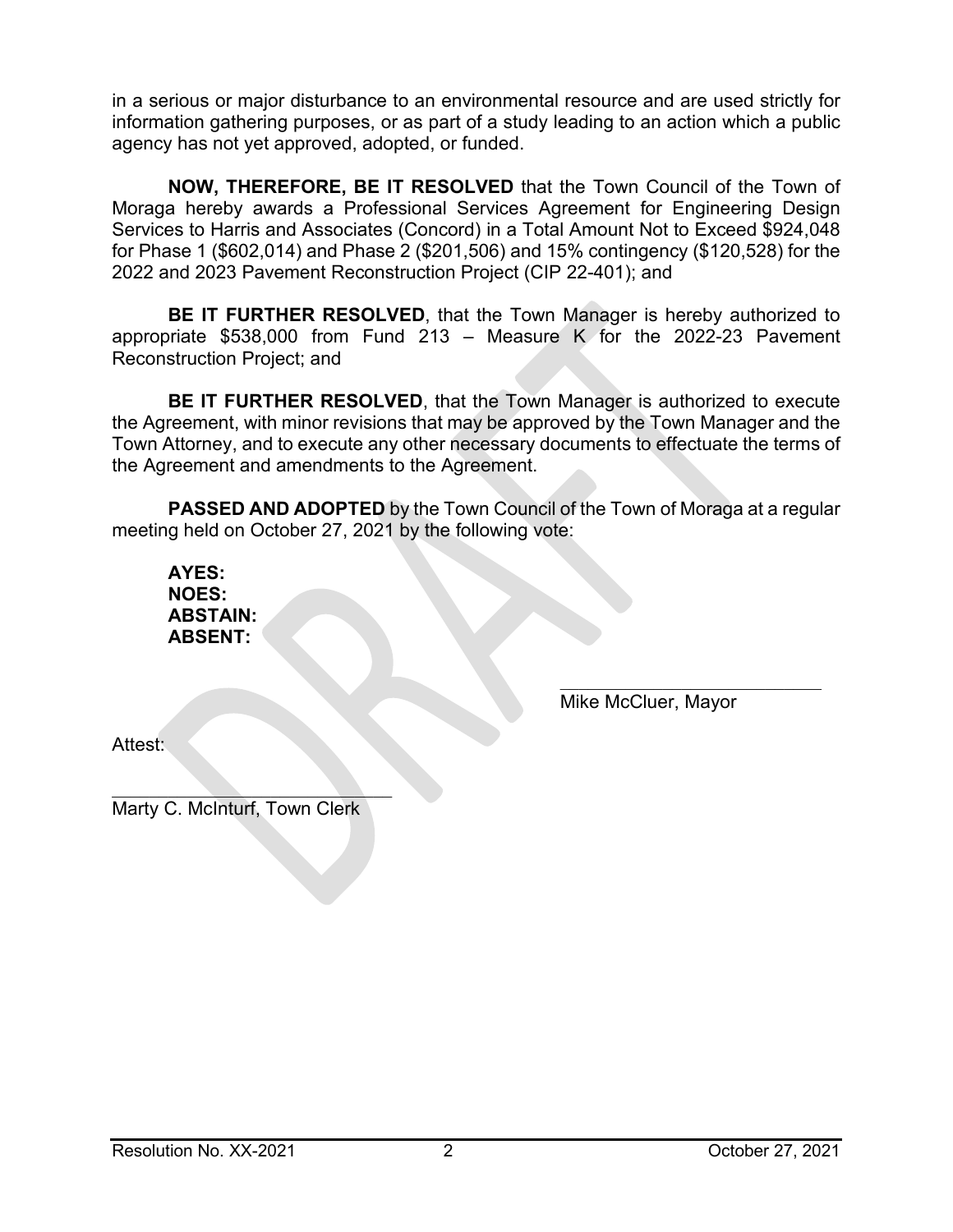## ATTACHMENT B

[2020 Pavement Management](https://www.moraga.ca.us/DocumentCenter/View/6355/Att-B---2020-Pavement-Management-SR-and-Pres)  [Staff Report and Presentation Link](https://www.moraga.ca.us/DocumentCenter/View/6355/Att-B---2020-Pavement-Management-SR-and-Pres)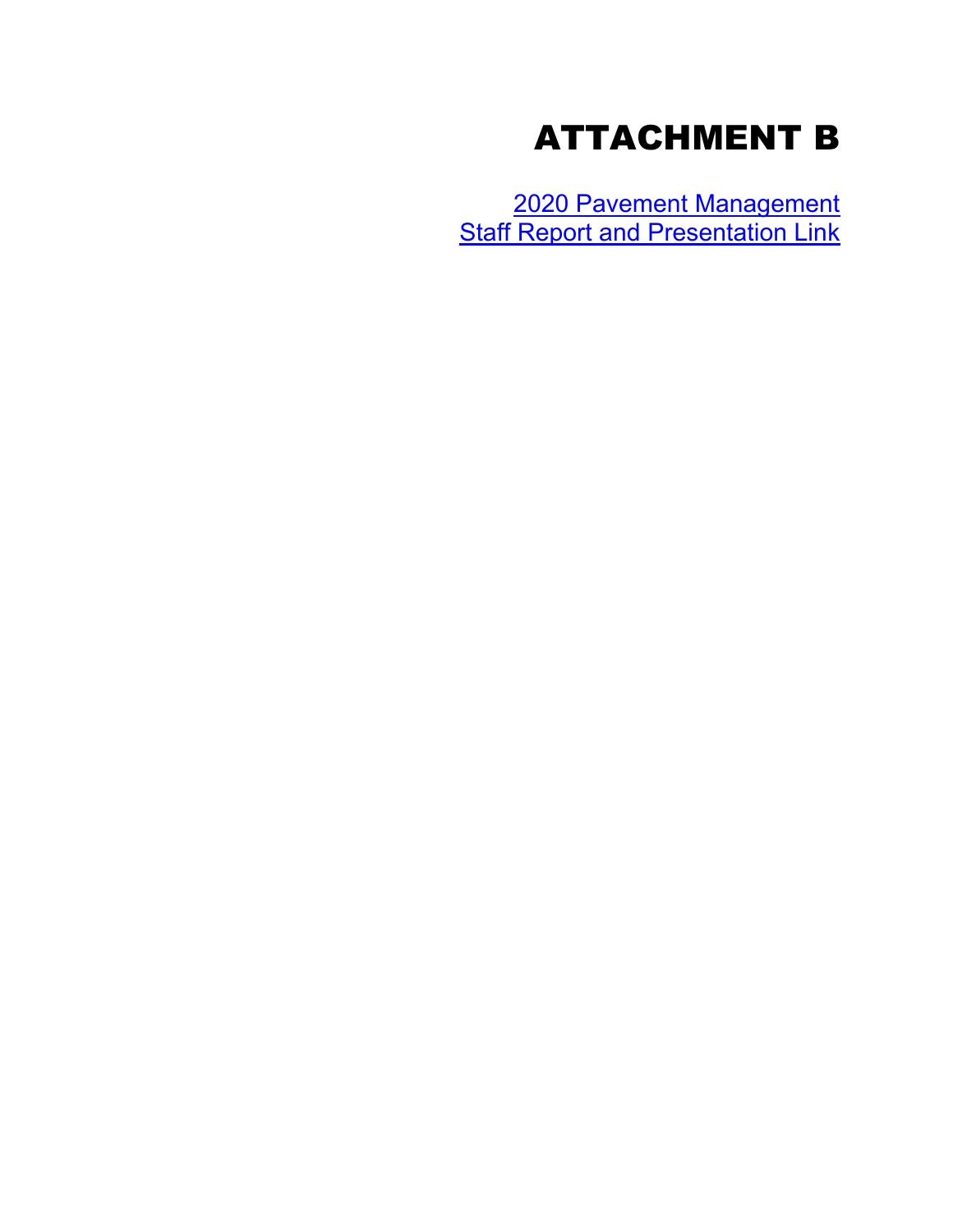# ATTACHMENT C

[Request for Proposal and Qualifications \(RFP/Q\) for](https://www.moraga.ca.us/DocumentCenter/View/6356/Att-C---RFPQ)  [Engineering and Design Services for the 2022 - 23](https://www.moraga.ca.us/DocumentCenter/View/6356/Att-C---RFPQ)  [Pavement Reconstruction Project Link](https://www.moraga.ca.us/DocumentCenter/View/6356/Att-C---RFPQ)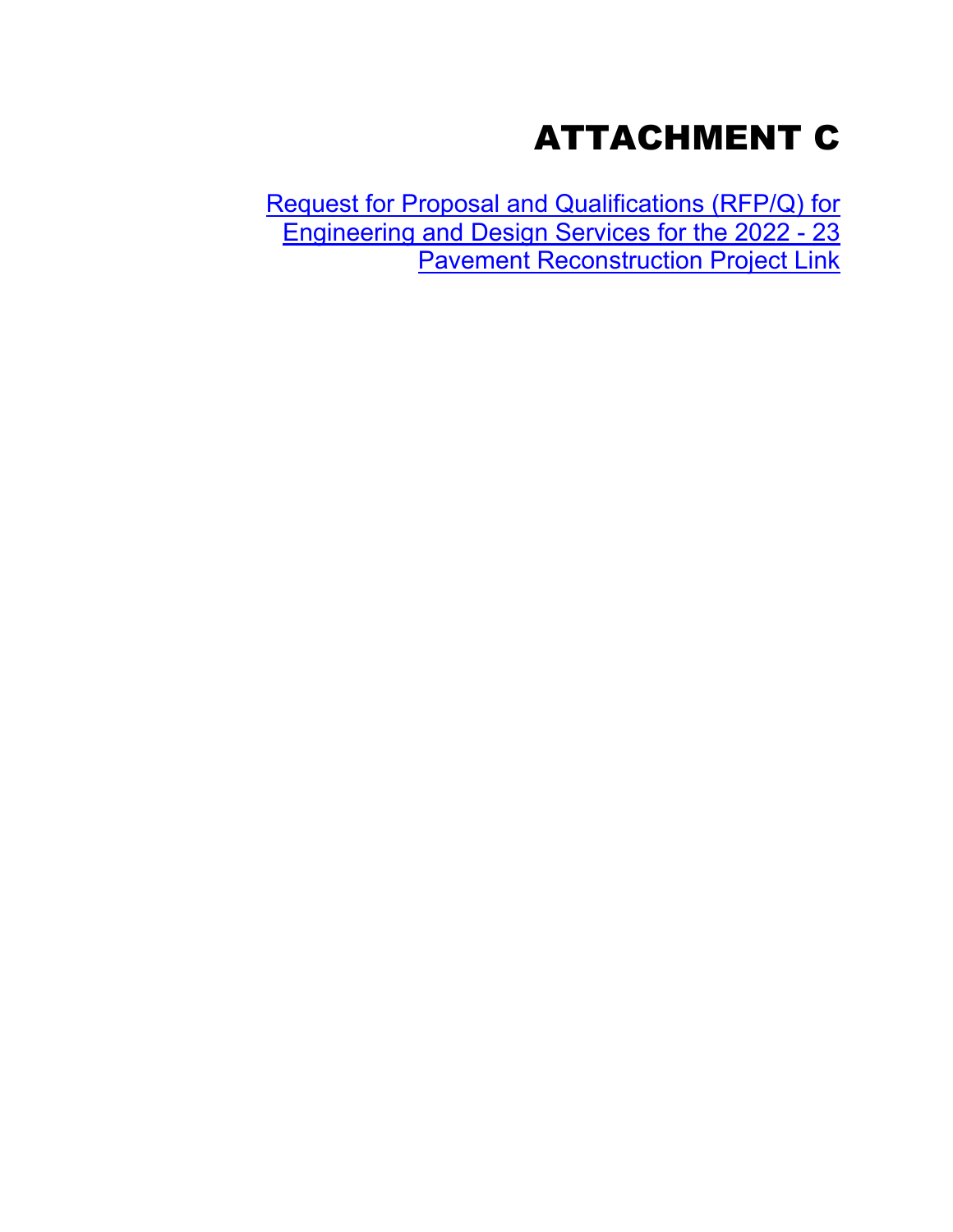## ATTACHMENT D

[Harris and Associates' Engineering Design 2022 - 23](https://www.moraga.ca.us/DocumentCenter/View/6357/Att-D---H-and-A-Proposal)  [Pavement Reconstruction Project Proposal Link](https://www.moraga.ca.us/DocumentCenter/View/6357/Att-D---H-and-A-Proposal)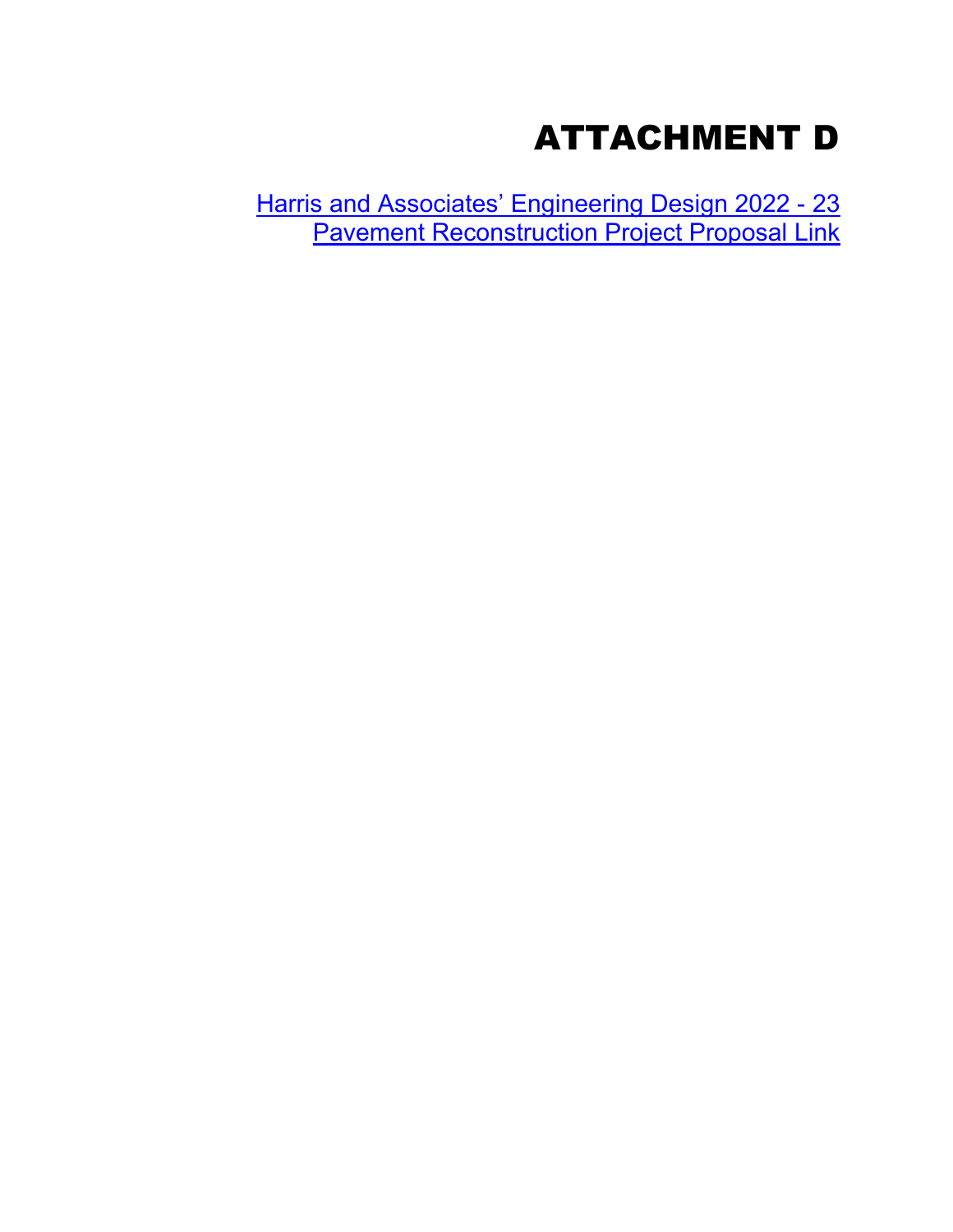## ATTACHMENT E

Harris and Associates' 2022 - 23 Pavement Reconstruction Project Cost Proposal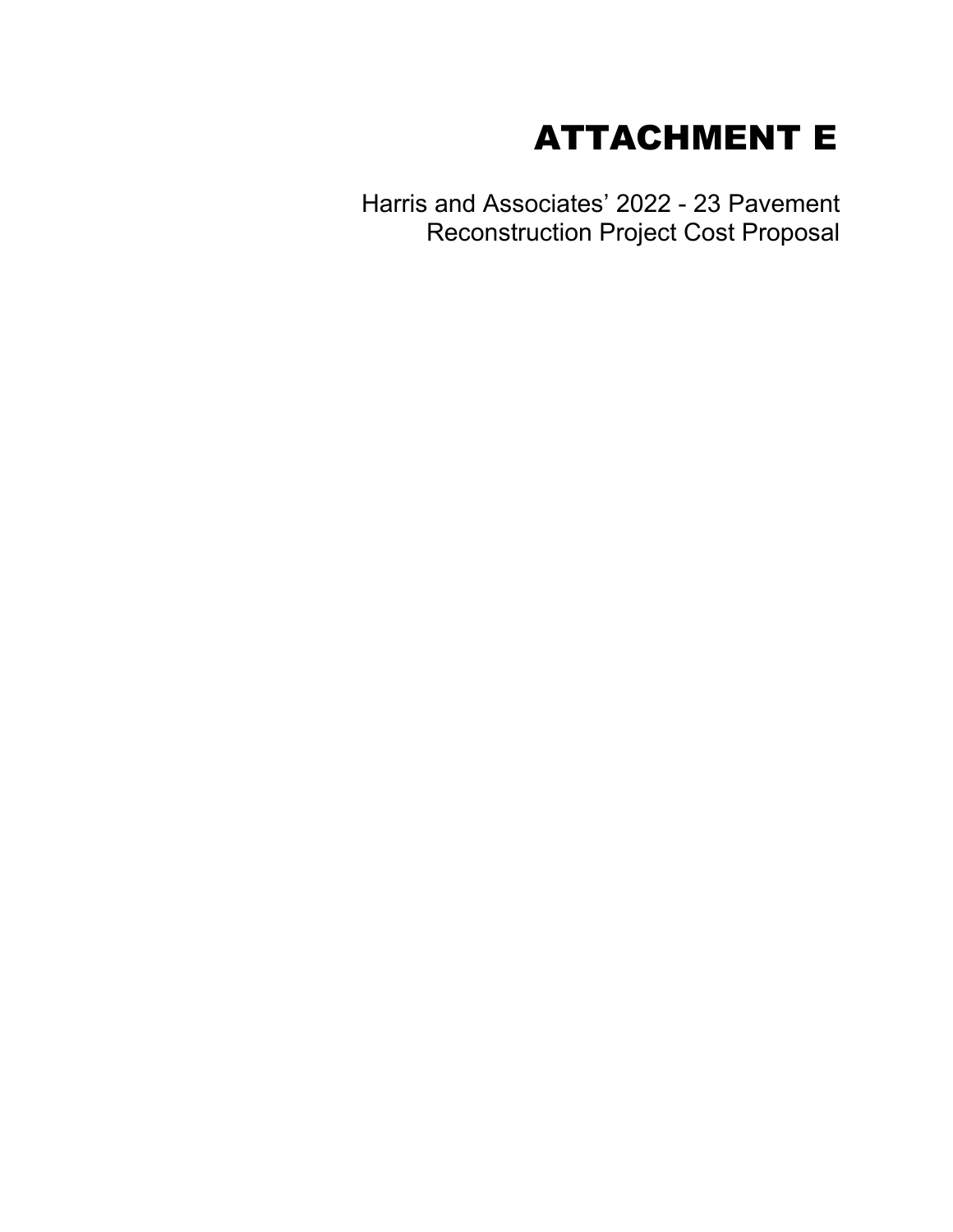|            | <b>ESTIMATED LEVEL OF EFFORT</b><br><b>TOWN OF MORAGA</b>                                |                                |                |                               |                                | <b>HARRIS &amp; ASSOCIATES</b> |                              |                     |                                       |                                  |                     |
|------------|------------------------------------------------------------------------------------------|--------------------------------|----------------|-------------------------------|--------------------------------|--------------------------------|------------------------------|---------------------|---------------------------------------|----------------------------------|---------------------|
|            | 2022 - PAVEMENT RECONSTRUCTION DESIGN PROJECTS - PHASE 1 (Revised)                       |                                |                |                               |                                |                                |                              |                     |                                       |                                  |                     |
|            |                                                                                          |                                |                |                               | <b>HARRIS &amp; ASSOCIATES</b> |                                |                              |                     | <b>SUBCONSULTANTS</b>                 |                                  |                     |
|            | PHASE, TASK                                                                              | <b>PROJECT</b><br><b>DIR</b>   | QA/QC          | <b>PROJECT</b><br><b>MGR</b>  | <b>PROJECT</b><br><b>ENGR</b>  | <b>DESIGN</b><br><b>ENGR</b>   | <b>TOTAL</b><br><b>HOURS</b> | <b>Utility Loc.</b> | Subtronic   Miller Pacific<br>Geotech | <b>LCC</b><br><b>Topo Survey</b> | <b>TOTAL</b>        |
|            | 1.0 PROJECT MANAGEMENT                                                                   |                                |                |                               |                                |                                |                              |                     |                                       |                                  |                     |
| 1.1        | Project Management Tasks                                                                 |                                |                | 40                            | 16                             |                                | 56                           |                     |                                       |                                  | \$12,800            |
| 1.2        | Kick-Off Meeting                                                                         | $\overline{2}$                 |                | $\overline{2}$                | $\overline{2}$                 | $\overline{2}$                 | 8                            |                     |                                       |                                  | \$1,690             |
| 1.3        | Project Management Meetings (12 mtgs)                                                    | $\overline{2}$                 |                | 16                            | 8                              |                                | 26                           |                     |                                       |                                  | \$5,950             |
| 1.4<br>1.5 | Progress Reports (12 reports)<br>Coordination/Communication with Town                    | $\mathbf{1}$                   |                | 12<br>30                      |                                | 16                             | 12<br>47                     |                     |                                       |                                  | \$3,000<br>\$10,095 |
| 1.6        | Coordination/Communication with external agencies                                        |                                |                | 10                            |                                | 16                             | 26                           |                     |                                       |                                  | \$4,820             |
| 1.7        | Prepare/Update Project Schedules                                                         |                                |                | $\overline{\mathbf{c}}$       | 12                             |                                | 14                           |                     |                                       |                                  | \$2,600             |
| 1.8        | Prepare Work Plan (including QA/QC Plan)                                                 | $\overline{1}$                 | $\overline{4}$ | $\overline{\mathbf{4}}$       | 8                              |                                | 17                           |                     |                                       |                                  | \$3,675             |
| 1.9        | Public Outreach Meeting (2)                                                              | $\mathbf{1}$                   |                | 10                            | 24                             |                                | 35                           |                     |                                       |                                  | \$6,975             |
|            | <b>TASK SUBTOTAL</b>                                                                     | $\overline{7}$                 | $\overline{4}$ | 126                           | 70                             | 34                             | 241                          |                     |                                       |                                  | \$51,605            |
|            | 2.0 RESEARCH AND DATA REVIEW                                                             |                                |                |                               |                                |                                |                              |                     |                                       |                                  |                     |
| 2.1        | Data Collection                                                                          | $\mathbf{1}$                   |                | 8                             | 30                             | 40                             | 79                           |                     |                                       |                                  | \$13,325            |
| 2.2        | <b>Existing Utility Coordination</b><br><b>TASK SUBTOTAL</b>                             | $\mathbf{1}$<br>$\overline{2}$ | $\mathbf{0}$   | 8<br>16                       | 16<br>46                       | 24<br>64                       | 49<br>128                    |                     |                                       |                                  | \$8,555<br>\$21,880 |
|            | 3.0 SITE INVESTIGATION AND SURVEYS                                                       |                                |                |                               |                                |                                |                              |                     |                                       |                                  |                     |
| 3.1        | Field Investigation & Site Assessment                                                    | $\overline{2}$                 | 2              | 40                            | 100                            | 120                            | 264                          |                     |                                       |                                  | \$45,950            |
| 3.2        | Utility Locating & Potholing                                                             | $\mathbf{1}$                   |                | 8                             | 16                             | 24                             | 49                           | \$66,730            |                                       |                                  | \$75,285            |
| 3.3        | Geotechnical Paving Analysis                                                             | $\overline{2}$                 |                | 8                             | 16                             | 8                              | 34                           |                     | \$78,750                              |                                  | \$85,260            |
| 3.4        | Topographic Survey                                                                       | $\mathbf{1}$                   |                | 8                             | 16                             | 16                             | 41                           |                     |                                       | \$51,874                         | \$59,269            |
| 3.5        | Prepare Notification Letters to fronting property owners                                 |                                | 2              | 8                             | 40                             | 8                              | 58                           |                     |                                       |                                  | \$10,660            |
|            | <b>TASK SUBTOTAL</b>                                                                     | 6                              | $\overline{4}$ | 72                            | 188                            | 176                            | 446                          | \$66,730            | \$78,750                              | \$51,874                         | \$276,424           |
|            | 4.0 BASIS OF DESIGN MEMORANDUM (PAVEMENT DESIGN REPORT)                                  |                                |                |                               |                                |                                |                              |                     |                                       |                                  |                     |
| 4.1        | Draft Pavement Design Report                                                             | $\mathbf{1}$                   |                | 40                            | 80                             | 40                             | 161                          |                     |                                       |                                  | \$30,075            |
| 4.2        | Draft Utilities, facilities, and existing conditions base Map                            |                                | $\mathbf{1}$   | 8                             | 40                             | 50                             | 99                           |                     |                                       |                                  | \$16,500            |
| 4.3        | <b>Quality Control Review</b>                                                            | $\overline{2}$                 | 8              | 4                             |                                |                                | 14                           |                     |                                       |                                  | \$3,550             |
| 4.4        | Town Review Workshop<br>Final Pavement Design Report                                     | $\overline{2}$                 |                | $\overline{\mathbf{4}}$<br>16 | $\overline{4}$<br>20           | 24                             | 10<br>61                     |                     |                                       |                                  | \$2,250             |
| 4.5<br>4.6 | Final Utilities, facilities, and existing conditions base Map                            | $\mathbf{1}$                   | 1              | 8                             | 20                             | 20                             | 49                           |                     |                                       |                                  | \$11,255<br>\$8,650 |
|            | <b>TASK SUBTOTAL</b>                                                                     | $6\phantom{.}6$                | 10             | 80                            | 164                            | 134                            | 394                          |                     |                                       |                                  | \$72,280            |
|            | 5.0 PLANS, SPECIFICATIONS, AND ESTIMATES (PS&E) - PHASE 1                                |                                |                |                               |                                |                                |                              |                     |                                       |                                  |                     |
| 5.1        | Conceptual PS&E (30%)                                                                    | $\mathbf{1}$                   |                | 40                            | 70                             | 90                             | 201                          |                     |                                       |                                  | \$35,575            |
| 5.2        | Tabulation of Comments and Permitting Requirements                                       |                                |                | 8                             | 16                             |                                | 24                           |                     |                                       |                                  | \$4,800             |
| 5.3        | <b>Quality Control Review</b>                                                            |                                | 16             | $\mathbf 2$                   |                                |                                | 18                           |                     |                                       |                                  | \$4,500             |
| 5.4        | Town Review Workshop                                                                     | $\mathbf{1}$                   |                | $\overline{2}$                | $\overline{2}$                 |                                | 5                            |                     |                                       |                                  | \$1,125             |
| 5.5        | PS&E (60%)                                                                               | $\mathbf{1}$                   |                | 30                            | 50                             | 70                             | 151                          |                     |                                       |                                  | \$26,675            |
| 5.6        | <b>Tabulation of Comments</b>                                                            |                                |                | $\boldsymbol{2}$              | 8                              |                                | 10                           |                     |                                       |                                  | \$1,900             |
| 5.7        | <b>Quality Control Review</b>                                                            |                                | 16             | $\overline{2}$                |                                |                                | 18                           |                     |                                       |                                  | \$4,500             |
| 5.8<br>5.9 | Town Review Workshop<br>PS&E (90%)                                                       | $\mathbf{1}$<br>$\mathbf{1}$   |                | $\overline{2}$<br>20          | $\overline{2}$<br>40           | 60                             | 5<br>121                     |                     |                                       |                                  | \$1,125<br>\$20,975 |
| 5.10       | Quality Control Review                                                                   |                                | 16             | $\overline{2}$                |                                |                                | 18                           |                     |                                       |                                  | \$4,500             |
| 5.11       | Town Review Workshop                                                                     | $\mathbf{1}$                   |                | $\overline{2}$                | $\overline{2}$                 |                                | $\overline{5}$               |                     |                                       |                                  | \$1,125             |
| 5.12       | <b>Final Bid Documents</b>                                                               | $\mathbf{1}$                   |                | 16                            | 30                             | 40                             | 87                           |                     |                                       |                                  | \$15,325            |
|            | <b>TASK SUBTOTAL</b>                                                                     | $\overline{7}$                 | 48             | 128                           | 220                            | 260                            | 663                          |                     |                                       |                                  | \$122,125           |
|            | 6.0 UTILITY AND PUBLIC COORDINATION                                                      |                                |                |                               |                                |                                |                              |                     |                                       |                                  |                     |
| 6.1        | Communication Plan w/ Property Owners & Utilities                                        | 1                              |                | 12                            | 24                             | $\overline{4}$                 | 41                           |                     |                                       |                                  | \$8,055             |
| 6.2        | Property Owners and Utility Companies Meetings (2)                                       | $\mathbf{1}$                   |                | $\overline{\mathbf{4}}$       | $\overline{4}$                 |                                | 9                            |                     |                                       |                                  | \$1,975             |
| 6.3        | Town Review Meeting (1)                                                                  | $\mathbf{1}$                   |                | $\overline{2}$                | $\overline{2}$                 |                                | 5                            |                     |                                       |                                  | \$1,125             |
|            | <b>TASK SUBTOTAL</b>                                                                     | 3                              | $\mathsf 0$    | 18                            | 30                             | $\overline{4}$                 | 55                           |                     |                                       |                                  | \$11,155            |
|            | 7.0 PERMITTING SUPPORT                                                                   |                                |                |                               |                                |                                |                              |                     |                                       |                                  |                     |
|            | 7.1 Assist Town with permitting tasks if necessary                                       | $\mathbf 0$                    | $\mathsf 0$    | 10<br>10                      | 8                              |                                | 18                           |                     |                                       |                                  | \$3,900             |
|            | <b>TASK SUBTOTAL</b><br>8.0 BID PHASE SUPPORT                                            |                                |                |                               | 8                              | $\mathbf 0$                    | 18                           |                     |                                       |                                  | \$3,900             |
| 8.1        | Prepare Addenda (assume 2)                                                               | $\mathbf{1}$                   |                | 8                             | 24                             | 4                              | 37                           |                     |                                       |                                  | \$7,055             |
| 8.2        | Respond to Contractor Technical Questions                                                |                                |                | 8                             | 4                              |                                | 12                           |                     |                                       |                                  | \$2,700             |
| 8.3        | <b>Attend Pre-Bid Meeting</b>                                                            |                                |                | $\boldsymbol{2}$              | $\overline{2}$                 |                                | 4                            |                     |                                       |                                  | \$850               |
| 8.4        | Conform Bid Documents                                                                    |                                | $\overline{2}$ | $\boldsymbol{2}$              | 8                              | 16                             | 28                           |                     |                                       |                                  | \$4,720             |
|            | <b>TASK SUBTOTAL</b>                                                                     | $\mathbf{1}$                   | $\overline{2}$ | 20                            | 38                             | 20                             | 81                           |                     |                                       |                                  | \$15,325            |
|            | 9.0 CONSTRUCTION SUPPORT                                                                 |                                |                |                               |                                |                                |                              |                     |                                       |                                  |                     |
| 9.1        | Attend Pre-Construction Meeting<br>Attend Weekly Construction Meetings (assume 10 mtgs)  |                                |                | 2                             | $\overline{2}$                 |                                | 4                            |                     |                                       |                                  | \$850               |
| 9.2<br>9.3 | Provide Technical Advice to Town                                                         | $\mathbf{1}$<br>$\mathbf{1}$   |                | 10<br>8                       | 10<br>4                        |                                | 21<br>13                     |                     |                                       |                                  | \$4,525<br>\$2,975  |
| 9.4        | Review Contractor RFI's (assume 10 RFI's)                                                |                                |                | 8                             | 10                             | $\overline{2}$                 | 20                           |                     |                                       |                                  | \$4,040             |
| 9.5        | Review Contractor Submittals (assume 20 submittals)                                      |                                |                | 8                             | 12                             |                                | 20                           |                     |                                       |                                  | \$4,100             |
| 9.6        | Attend Intermittent Site Inspections                                                     | $\mathbf{1}$                   |                | 8                             | 8                              | 8                              | 25                           |                     |                                       |                                  | \$4,835             |
| 9.7        | Attend Punch List and Final Inspection Walks                                             | $\mathbf{1}$                   |                | 4                             | $\overline{4}$                 |                                | 9                            |                     |                                       |                                  | \$1,975             |
| 9.8        | Review As-builts and prepare record drawings                                             |                                | $\overline{2}$ | $\overline{2}$                | $\overline{4}$                 | 16                             | 24                           |                     |                                       |                                  | \$4,020             |
|            | <b>TASK SUBTOTAL</b>                                                                     | $\overline{4}$                 | $\overline{2}$ | 50                            | 54                             | 26                             | 136                          |                     |                                       |                                  | \$27,320            |
|            | <b>TOTAL HARRIS HOURS</b>                                                                | 36                             | 70             | 520                           | 818                            | 718                            | 2,162                        |                     |                                       |                                  |                     |
|            | TOTAL SUBCONSULTANT HOURS (TASKS 3.2, 3.3, AND 3.4, SEE ASSUMPTIONS 9, 10, AND 11 BELOW) |                                |                |                               |                                |                                | 997                          |                     |                                       |                                  |                     |
|            | PHASE 1 TOTAL HOURS                                                                      |                                |                |                               |                                |                                | 3,159                        |                     |                                       |                                  |                     |
|            | <b>HOURLY RATE (2021-2022)</b>                                                           | \$275                          | \$250          | \$250                         | \$175                          | \$145                          |                              |                     |                                       |                                  |                     |
|            | FEE ESTIMATE PER POSITION                                                                | \$9,900                        | \$17,500       | \$130,000                     | \$143,150                      | \$104,110                      |                              | \$66,730            | \$78,750                              | \$51,874                         |                     |
|            | <b>PHASE 1 TOTAL</b>                                                                     |                                |                |                               |                                |                                |                              |                     |                                       |                                  | \$602,014           |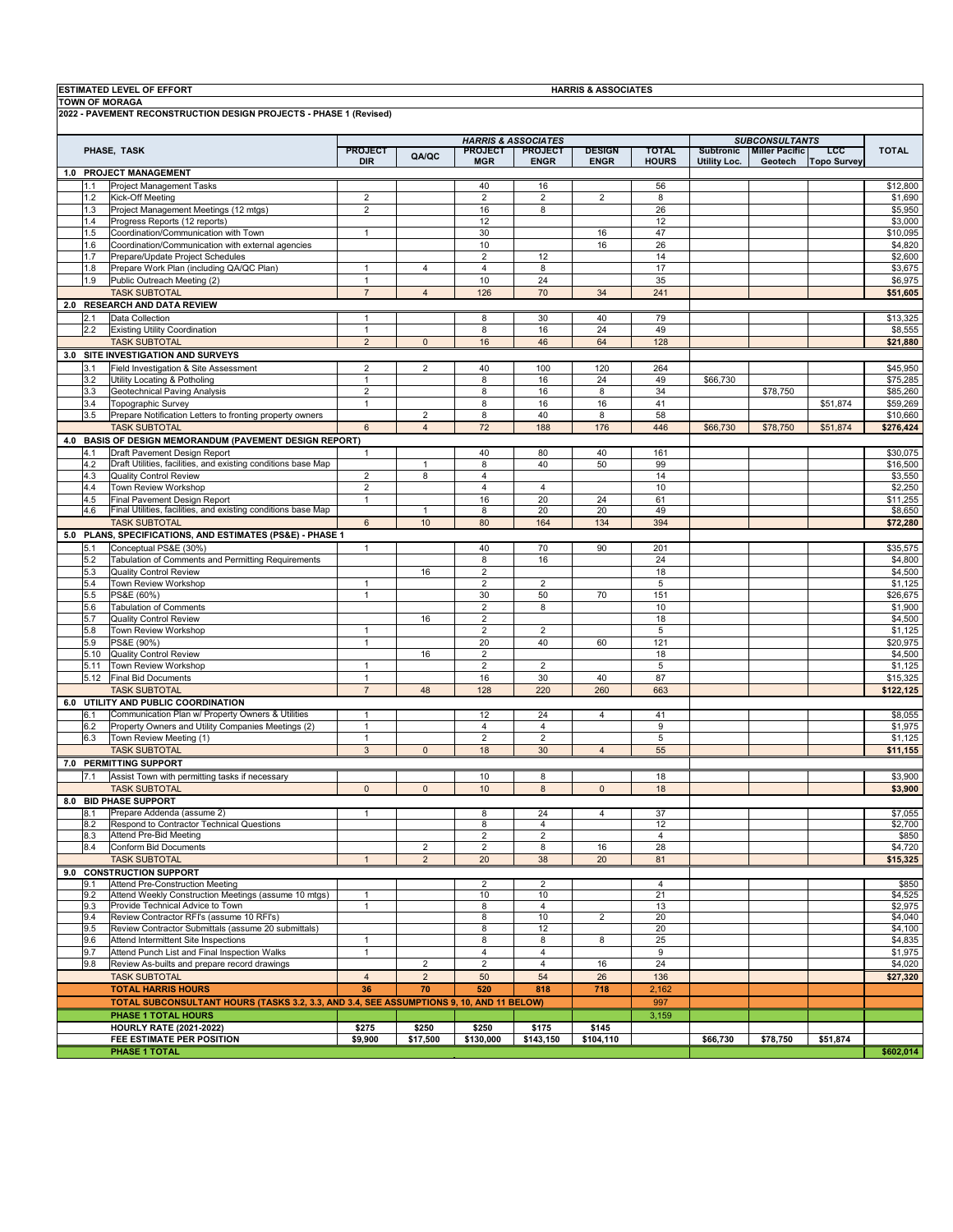#### **ASSUMPTIONS UPON WHICH LEVEL OF EFFORT ESTIMATE IS BASED:**

- 
- 1. Hourly rates shown are averages. Actual rates for positions may vary slightly.<br>2. Hours and fee for individual tasks are a quide; the total hours and cost for the 2. Hours and fee for individual tasks are a guide; the total hours and cost for the project takes precedence.
- 3. Hours and fee may be renegotiated if the project is delayed by factors beyond Harris' control.
- 4. Harris will identify and quantity all base failure areas. The base repair locations will not be shown on the plans, but will be available on request.
- 5. City will provide the following:
- -Deflection Testing Analysis Report
- -Access to any available drawings or information relevant to the project.
- "Front-end" documents boiler plate
- -Printing of PS&E set for bid advertisement and construction.
- 6. The number of budgeted meetings is indicated.
- 7. City comments at each review stage will be presented to Harris promptly and on one consolidated set of marked-up documents.
- 8. Fee assumes design completion in year 2022.<br>9. Task 3.2 assumes 15 days of field work to local
- Task 3.2 assumes 15 days of field work to locate utilities and 5 days of potholing. See assumption 13 below.
- 10. Task 3.3 assumes 8 days of field work to perform pavement testing.
- 11. Task 3.4 assumes utilizing 2020 Contra Costa County orthophotos and 8 days of supplemental topographic survey. See assumptions 14 and 15 below.
- 12. ADA Curb ramps will be per Caltrans standard details except where detailed design is required due to site constraints.
- 13. Utility Locating is performed only on FDR streets as identified in the Pavement Design Report.
- 14. Topographic surveys will be performed only for critical locations/areas where detailed information is required.
- 15. Allowance for Topographic Survey and utility locating will be used on as-needed basis
- 
- 16. Utilities will design their relocations, if any are needed. Harris will prepare exhibits for the relocation work, if requested.<br>17. Property lines and rights-of-way will be shown on plans as provided on Assessor's Parc 17. Property lines and rights-of-way will be shown on plans as provided on Assessor's Parcel Maps and GIS data. No boundary surveys will be performed.
- 18. Significant redesign required due to changes made by City after 60% submittal review is subject to additional fee for Harris 19. For streets where underground utility locating will not be performed, utilities will be shown based on available facility maps from utility owners.<br>20. City will provide the traffic index (TI) for design of payement st
- City will provide the traffic index (TI) for design of pavement structural sections, where needed.
- 21. Traffic control will be based on Caltrans Standards and no traffic control plans will be prepared.
- 22. Bike lanes will be included in the design only if it can be accommodated within the paved section through striping.
- 23. Extensive design for bike lane planning and implementation is not included in the budget.
- 23. Detailed Environmental studies are not included. This project is anticipated to be categorically exempt.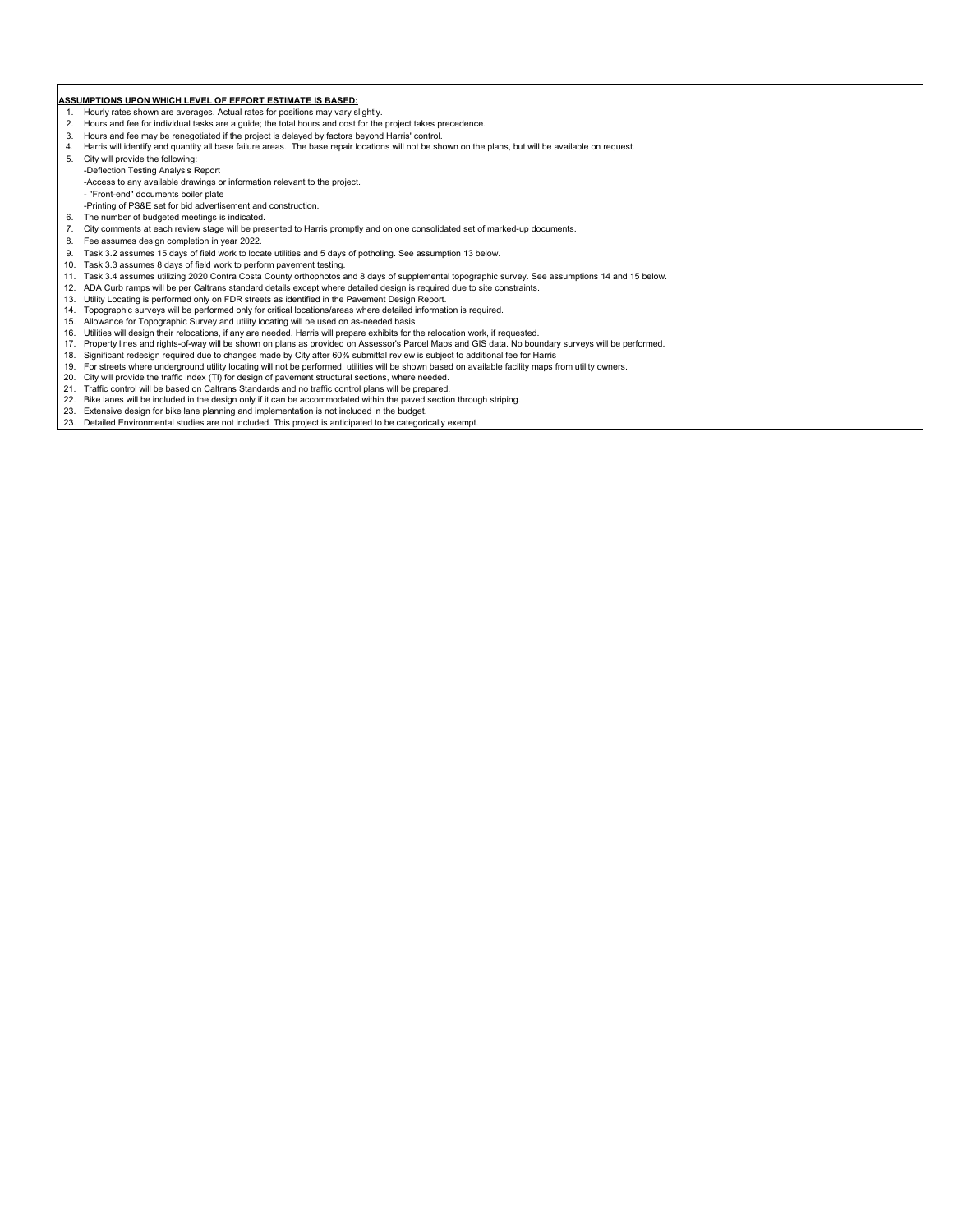|                                | <b>ESTIMATED LEVEL OF EFFORT</b><br><b>HARRIS &amp; ASSOCIATES</b> |                                                                                    |                |                |                         |                         |                |                       |                       |            |                          |           |
|--------------------------------|--------------------------------------------------------------------|------------------------------------------------------------------------------------|----------------|----------------|-------------------------|-------------------------|----------------|-----------------------|-----------------------|------------|--------------------------|-----------|
|                                |                                                                    | <b>CITY OF MORAGA</b>                                                              |                |                |                         |                         |                |                       |                       |            |                          |           |
|                                |                                                                    | 2023 - PAVEMENT RECONSTRUCTION DESIGN PROJECTS - PHASE 2 (Revised)                 |                |                |                         |                         |                |                       |                       |            |                          |           |
| <b>HARRIS &amp; ASSOCIATES</b> |                                                                    |                                                                                    |                |                |                         |                         |                | <b>Subconsultants</b> |                       |            |                          |           |
| PHASE, TASK                    |                                                                    | <b>PROJECT</b>                                                                     |                | <b>PROJECT</b> | <b>PROJECT</b>          | <b>DESIGN</b>           | <b>TOTAL</b>   | <b>Subtronic</b>      | <b>Miller Pacific</b> | <b>LCC</b> | <b>TOTAL</b>             |           |
|                                |                                                                    |                                                                                    | <b>DIR</b>     | QA/QC          | <b>MGR</b>              | <b>ENGR</b>             | <b>ENGR</b>    | <b>HOURS</b>          | Utility Loc.          | Geotech    | <b>Topo Survey</b>       |           |
|                                |                                                                    | 1.0 PROJECT MANAGEMENT                                                             |                |                |                         |                         |                |                       |                       |            |                          |           |
|                                | 1.1                                                                | Project Management Tasks                                                           |                |                | 30                      | 16                      |                | 46                    |                       |            |                          | \$10,815  |
|                                | 1.2                                                                | Kick-Off Meeting                                                                   | $\overline{2}$ |                | $\overline{2}$          | $\overline{2}$          | $\overline{2}$ | 8                     |                       |            |                          | \$1,775   |
|                                | 1.3                                                                | Project Management Meetings (12 mtgs)                                              | $\mathbf 2$    |                | 12                      | 12                      |                | 26                    |                       |            |                          | \$5,933   |
|                                | 1.4                                                                | Progress Reports (12 reports)                                                      |                |                | 12                      |                         |                | 12                    |                       |            |                          | \$3,150   |
|                                | 1.5                                                                | Coordination/Communication with Town                                               | $\mathbf{1}$   |                | 30                      |                         | 8              | 39                    |                       |            |                          | \$9,382   |
|                                | 1.6                                                                | Coordination/Communication with external agencies                                  |                |                | $10$                    |                         | 8              | 18                    |                       |            |                          | \$3,843   |
|                                | 1.7                                                                | Prepare/Update Project Schedules                                                   |                |                | 12                      |                         |                | 12                    |                       |            |                          | \$3,150   |
|                                | 1.8                                                                | Prepare Work Plan (including QA/QC Plan)                                           | $\overline{1}$ | 1              | $\overline{\mathbf{c}}$ |                         |                | 4                     |                       |            |                          | \$1,076   |
|                                | 1.9                                                                | Public Outreach Meeting (2)                                                        | $\mathbf{1}$   |                | 12                      | 16                      |                | 29                    |                       |            |                          | \$6,379   |
|                                |                                                                    | <b>TASK SUBTOTAL</b>                                                               | $\overline{7}$ | $\mathbf{1}$   | 122                     | 46                      | 18             | 194                   |                       |            |                          | \$45,502  |
|                                |                                                                    | 2.0 RESEARCH AND DATA REVIEW (TASKS COVERED IN PHASE 1)                            |                |                |                         |                         |                |                       |                       |            |                          |           |
|                                |                                                                    | 3.0 SITE INVESTIGATION AND SURVEYS (TASKS COVERED IN PHASE 1)                      |                |                |                         |                         |                |                       |                       |            |                          |           |
|                                |                                                                    | 4.0 BASIS OF DESIGN MEMORANDUM (PAVEMENT DESIGN REPORT) (TASKS COVERED IN PHASE 1) |                |                |                         |                         |                |                       |                       |            |                          |           |
|                                |                                                                    | 5.0 PLANS, SPECIFICATIONS, AND ESTIMATES (PS&E) - PHASE 2                          |                |                |                         |                         |                |                       |                       |            |                          |           |
|                                | 5.1                                                                | Conceptual PS&E (30%)                                                              | $\mathbf{1}$   |                | 30                      | 60                      | 80             | 171                   |                       |            |                          | \$31,369  |
|                                | 5.2                                                                | Tabulation of Comments and Permitting Requirements                                 |                |                | $\overline{4}$          | 12                      |                | 16                    |                       |            |                          | \$3,255   |
|                                | 5.3                                                                | <b>Quality Control Review</b>                                                      |                | 16             | $\sqrt{2}$              |                         |                | 18                    |                       |            |                          | \$4,725   |
|                                | 5.4                                                                | Town Review Workshop                                                               | $\mathbf{1}$   |                | $\overline{2}$          | $\overline{2}$          |                | 5                     |                       |            |                          | \$1,181   |
|                                | 5.5                                                                | PS&E (60%)                                                                         | $\mathbf{1}$   |                | 20                      | 40                      | 60             | 121                   |                       |            |                          | \$22,024  |
|                                | 5.6                                                                | <b>Tabulation of Comments</b>                                                      |                |                | $\overline{c}$          | 8                       |                | 10                    |                       |            |                          | \$1,995   |
|                                | 5.7                                                                | <b>Quality Control Review</b>                                                      |                | 16             | $\overline{2}$          |                         |                | 18                    |                       |            |                          | \$4,725   |
|                                | 5.8                                                                | Town Review Workshop                                                               | $\mathbf{1}$   |                | $\overline{\mathbf{c}}$ | $\overline{2}$          |                | 5                     |                       |            |                          | \$1,181   |
|                                | 5.9                                                                | PS&E (90%)                                                                         | $\mathbf{1}$   |                | 10                      | 30                      | 40             | 81                    |                       |            |                          | \$14,516  |
|                                | 5.10                                                               | <b>Quality Control Review</b>                                                      |                | 16             | $\overline{2}$          |                         |                | 18                    |                       |            |                          | \$4,725   |
|                                | 5.11                                                               | Town Review Workshop                                                               | $\mathbf{1}$   |                | $\overline{2}$          | $\overline{2}$          |                | 5                     |                       |            |                          | \$1,181   |
|                                | 5.12                                                               | <b>Final Bid Documents</b>                                                         | $\mathbf{1}$   |                | 10                      | 20                      | 30             | 61                    |                       |            |                          | \$11,156  |
|                                |                                                                    | <b>TASK SUBTOTAL</b>                                                               | $\overline{7}$ | 48             | 88                      | 176                     | 210            | 529                   |                       |            |                          | \$102,034 |
|                                |                                                                    | 6.0 UTILITY AND PUBLIC COORDINATION                                                |                |                |                         |                         |                |                       |                       |            |                          |           |
|                                | <b>61</b>                                                          | Communication Plan w/ Property Owners and Utilities                                | $\mathbf{1}$   |                | 8                       | 16                      | $\overline{4}$ | 29                    |                       |            |                          | \$5,938   |
|                                | 6.2                                                                | Property Owners and Utility Companies Meetings (2)                                 | $\mathbf{1}$   |                | 4                       | $\overline{4}$          |                | 9                     |                       |            |                          | \$2,074   |
|                                | 6.3                                                                | Town Review Meeting (1)                                                            | $\mathbf{1}$   |                | $\mathbf{1}$            | $\mathbf{1}$            |                | 3                     |                       |            |                          | \$735     |
|                                |                                                                    | <b>TASK SUBTOTAL</b>                                                               | $\mathbf{3}$   | $\mathbf 0$    | 13                      | 21                      | $\overline{4}$ | 41                    |                       |            |                          | \$8,747   |
|                                |                                                                    | 7.0 PERMITTING SUPPORT (TASKS COVERED IN PHASE 1)                                  |                |                |                         |                         |                |                       |                       |            |                          |           |
|                                |                                                                    | 8.0 BID PHASE SUPPORT                                                              |                |                |                         |                         |                |                       |                       |            |                          |           |
|                                | 8.1                                                                | Prepare Addenda (assume 2)                                                         | 1              |                | 8                       | 24                      | $\overline{4}$ | 37                    |                       |            |                          | \$7,408   |
|                                | 8.2                                                                | Respond to Contractor Technical Questions                                          |                |                | 8                       | $\overline{4}$          |                | 12                    |                       |            |                          | \$2,835   |
|                                | 8.3                                                                | Attend Pre-Bid Meeting                                                             |                |                | $\overline{c}$          | $\overline{\mathbf{c}}$ |                | 4                     |                       |            |                          | \$893     |
|                                | 8.4                                                                | <b>Conform Bid Documents</b>                                                       |                | $\overline{2}$ | $\overline{2}$          | 8                       | 16             | 28                    |                       |            |                          | \$4,956   |
|                                |                                                                    | <b>TASK SUBTOTAL</b>                                                               | $\mathbf{1}$   | $\overline{2}$ | 20                      | 38                      | 20             | 81                    |                       |            |                          | \$16,091  |
|                                |                                                                    | 9.0 CONSTRUCTION SUPPORT                                                           |                |                |                         |                         |                |                       |                       |            |                          |           |
|                                | 9.1                                                                | <b>Attend Pre-Construction Meeting</b>                                             |                |                | $\overline{2}$          | $\overline{2}$          |                | $\overline{4}$        |                       |            |                          | \$893     |
|                                | 9.2                                                                | Attend Weekly Construction Meetings (assume 10 mtgs)                               | $\mathbf{1}$   |                | 10                      | 10                      |                | 21                    |                       |            |                          | \$4,751   |
|                                | 9.3                                                                | Provide Technical Advice to Town                                                   |                |                | 8                       | $\overline{4}$          |                | 12                    |                       |            |                          | \$2,835   |
|                                | 9.4                                                                | Review Contractor RFI's (assume 10 RFI's)                                          |                |                | 8                       | 10                      | $\overline{c}$ | 20                    |                       |            |                          | \$4,242   |
|                                | 9.5                                                                | Review Contractor Submittals (assume 20 submittals)                                |                |                | 8                       | 12                      |                | 20                    |                       |            |                          | \$4,305   |
|                                | 9.6                                                                | Attend Intermittent Site Inspections                                               | $\mathbf{1}$   |                | 8                       | 8                       | 8              | 25                    |                       |            |                          | \$5,077   |
|                                | 9.7                                                                | Attend Punch List and Final Inspection Walks                                       | $\mathbf 1$    |                | 4                       | $\overline{4}$          |                | 9                     |                       |            |                          | \$2,074   |
|                                | 9.8                                                                | Review As-builts and prepare record drawings                                       |                | $\overline{2}$ | $\overline{2}$          | 8                       | 16             | 28                    |                       |            |                          | \$4,956   |
|                                |                                                                    | <b>TASK SUBTOTAL</b>                                                               | $\mathbf{3}$   | $\overline{2}$ | 50                      | 58                      | 26             | 139                   |                       |            |                          | \$29,132  |
|                                |                                                                    | <b>TOTAL HARRIS HOURS</b>                                                          | 21             | 53             | 293                     | 339                     | 278            | 984                   |                       |            |                          |           |
|                                |                                                                    | <b>TOTAL SUBCONSULTANT HOURS</b>                                                   |                |                |                         |                         |                | $\mathbf{0}$          |                       |            |                          |           |
|                                |                                                                    | <b>PHASE 2 TOTAL HOURS</b>                                                         |                |                |                         |                         |                | 984                   |                       |            |                          |           |
| <b>HOURLY RATE (2022-2023)</b> |                                                                    |                                                                                    | \$289          | \$263          | \$263                   | \$184                   | \$152          |                       |                       |            |                          |           |
|                                |                                                                    | FEE ESTIMATE PER POSITION                                                          | \$6,064        | \$13,913       | \$76,913                | \$62,291                | \$42,326       |                       | \$0                   | \$0        | \$0                      |           |
|                                |                                                                    | <b>PHASE 2 TOTAL</b>                                                               |                |                |                         |                         |                |                       |                       |            |                          | \$201,506 |
|                                |                                                                    |                                                                                    |                |                |                         |                         |                |                       |                       |            | <b>PHASE 1 + PHASE 2</b> | \$803,519 |

**PHASE 1 + PHASE 2 \$803,519**